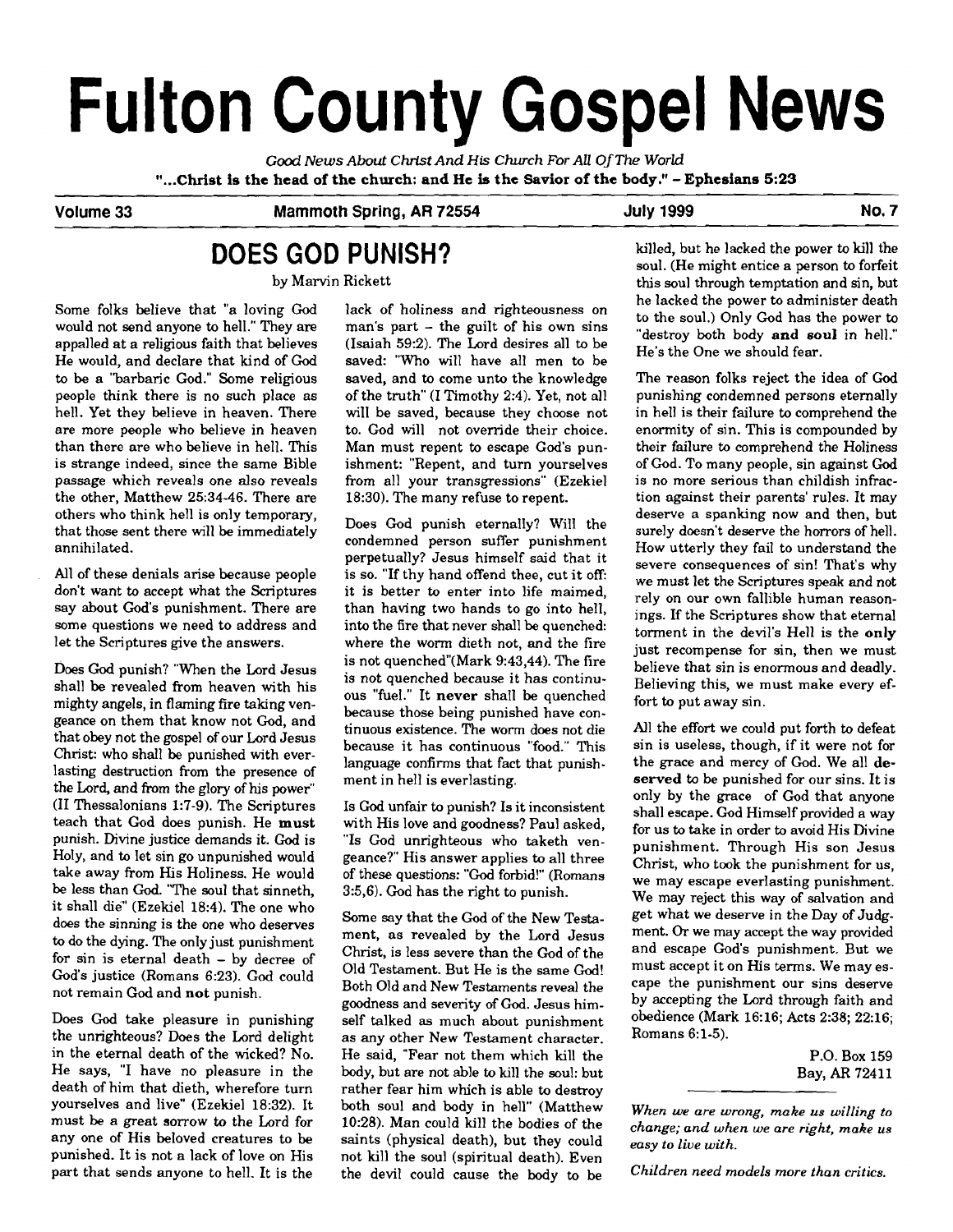#### **FULTON COUNTY GOSPEL NEWS USPS Publicarion** # **21 1780**

... is a Periodical publication issued monthly by the Church of Christ **at** Third and Bethel (P.O. Box 251). Mammoth Spring, AR 72554-0251. POSTMASTER: Please mail all changes of address to the above address.

FCCN is mailed free of charge to any who care to receive it. We will be happy to add any names to the regular mailing list If you send **m** a name we must have a complete address, including number and street name, or R.R. or HCR number, plus **box** number, or a P.O. Box number and the **NINE DIGIT**  ZIP **CODE. This paper is** supported by voluntary contributions for which we are grateful. Financial information will be **furnished** upon request. **Mail all address corrections or manuscripts to:** 

> **FULTON COUNTY GOSPEL NEWS P.** 0. **Box <sup>251</sup> Mammoth** Spring, AR 72554

|  | E-Mail  tedjc@centuryinter.net |
|--|--------------------------------|

## **WHY THE SILENCE?**

by M. Heath

#### **INTRODUCTION**

Sadly, in many congregations throughout the brotherhood it seems that sound preaching on the subject of marriage, divorce and remarriage has been practically nonexistent. Why hasn't there been more preaching on this subject? It certainly isn't because there hasn't been a problem with it. All one need do is to look around to see the magnitude of this problem.

During the past few years, numerous homes of our brothers and sisters in Christ have been rent asunder by the ugly specter of divorce. All the while the pulpit has remained silent. Why? Many of **those** who have divorced have unscripturally remarried, and **still** there has been practically no preaching on this subject! There has been no shortage of preaching on the general themes of love, grace, positive thinking, and forgiveness. All of these are good subjects, but preaching that deals frankly and thoroughly with divorce and remarriage has been conspicuously absent from many of our pulpits. **Why?** I try to attend as many lectureships as I can, and many of them that I have attended in the past few years have had at least one excellent sermon on divorce and remarriage. But what is it about this subject that causes local preachers to avoid it like the plague? I believe there are several reasons that we find it so difficult to preach on marriage, divorce, and remarriage in our home congregations.

#### **THE EMOTIONAL FACTOR**

This is one of the most emotionally charged issues that can be dealt with, especially where children are involved. When we teach on marriage, divorce, and remarriage we are affecting not only individuals but entire families. Greater sacrifices may have to be made in this area than in any other area of life. Children may have to suffer the loss of one of their parents. Wives may have to raise the children alone. Husbands may be resigned to live alone. Christians may be resigned to living a life of celibacy. Because of the emotional factor, a preacher who clearly and thoroughly proclaims the Lord's teaching concerning marriage, divorce, and remarriage, can very quickly become unpopular to a great many in the congregation. When a preacher declares the truth on this subject some may wrongly assume that he is threatening their family. However, it is not the preacher that is causing the problem, it is their sin and their refusal to accept the truths that are being preached.

#### **THE MAGNITUDE OF THE PROBLEM**

There are **so** many in the church that are either unscripturally divorced or are in unscriptural marriages that it is becoming almost epidemic. There is probably not one person in the church that has not in some way been affected by the marriage, divorce, and remarriage problem. Either they themselves, a close relative, or a good friend, have been unscripturally divorced and/or remarried. And since the remedy for an unscriptural marriage requires such great sacrifices with life long consequences, it is simpler just to avoid the subject entirely. It's never easy to point out that one may be an adulterer. It is much easier (and safer) to speak of sin in general terms. It becomes much more difficult when specific sin is pointed out and people perceive it applies to them. Often, people don't want to hear the truth, and telling adulterers they must forsake adulterous unions is never pleasant, especially when children are involved, but **tell them we must** lest we be guilty of their blood (Acts 20:26-27; Ezek. 33:1-6).

#### **THE FEAR FACTOR**

Fear of losing a job. Fear of confrontation. Fear of breaking up families. Fear

of reduced attendance (and with it reduced contribution). Fear of being disliked or unpopular. Fear of being labeled as "negative," or as a "legalist," or worse. On and on we could go. **So,** what's the problem? Could it be that we are more concerned with the things of this life than the things of the next life? Are these fears justified? Some of them certainly may be. Anytime one proclaims the truth in a clear and uncompromising way, some of the above fears may indeed become a reality. Look at the fate of Stephen (Acts 7:54-60), of the apostle Paul  $(2 \text{ Cor. } 11:23-27)$ , and the greatest example of them all, the Lord (Luke 23:33). But Jesus tells us, "And fear not them which kill the body, but are not able to kill the soul: but rather fear him which is able to destroy both soul and body in hell" (Matt. 10:28).

#### **DOCTRINAL CONFUSION**

Some preachers say they are confused and claim that the Master's teaching on marriage, divorce, and remarriage is just too difficult to understand, and therefore it somehow absolves them of the responsibility of preaching on it. Is the Lord's teaching on marriage, divorce, and remarriage really confusing? Of course it isn't! God is not the author of confusion (1 Cor. 14:33). So where does this supposed confusion come from? Obviously, it comes From men. I could become very confused by reading the conflicting theories in books written by men. But I don't get confused when I read what the Lord has said. I believe that anyone who really wants to understand God's will concerning marriage, divorce, and remarriage will have no trouble understanding it, if they will simply study what the Lord has said and forget what men have said. If people will stop appealing to what this man or that man says, and will concentrate on what God's word says, they can get a true picture of God's will. After all, we are going to be judged by what the Lord has said, not by what men may say (John 12:48). The Lord has said "...Whosoever shall put away his wife, except it be for fornication, and shall marry another, committeth adultery: and whoso marrieth her which is put away doth commit adultery" (Matt. 19:9). Brethren, is this too difficult to understand? I don't think so. But men have confused it in an effort to justify unscriptural relationships. They often appeal to strange or hypothetical situations in order to cloud the real situation. Instead, what they need to do is to compare their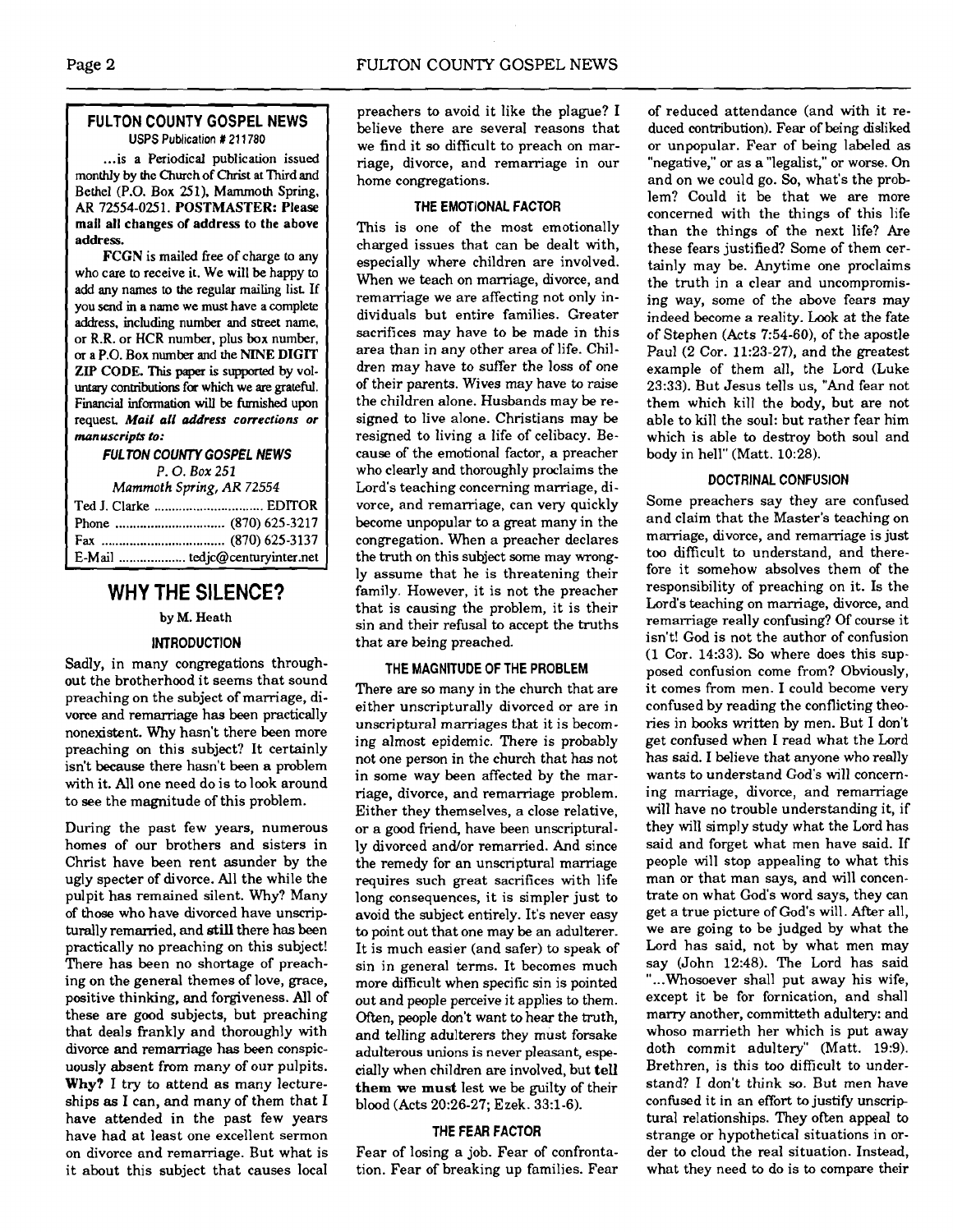**actual** situation with what the Lord taught. According to the Lord's teaching in Matthew 19:9, unless you divorced your spouse because of his/her fornication, you cannot scripturally remany, period! And if you didn't divorce your spouse because of hislher fornication and are remarried, then you are committing adultery. (The same thing also applies to the one you are marrying.) Simple isn't it? What may be hard is accepting it (Matt. 19:ll). We must love the Lord enough to do whatever he requires of us (Matt. 10:37; John 14:15). We read in Matthew 19:12 where some became celibate ("made themselves eunuchs") for the kingdom of heaven's sake. Likewise, some today will also have to become celibate for the kingdom of heaven's sake.

#### **CONCLUSION**

Brethren, let us resolve to lovingly declare the "whole counsel of God" (Acts 20:27), both publicly and privately, regardless of the consequences to ourselves. Let's show enough love for those who are already involved in a divorce or remarriage, and for our young people who will be marrying in the future, to boldly speak out, teaching and warning them, as often as necessary, before it becomes too late. Otherwise, the problem will only continue to get worse, and we will not be blameless.

> P.O. Box 496 Princeton, **KY** 42445

## **GOD'S SIMPLE PLAN OF SALVATION**

**by** Thomas **F. Eaves,** Sr.

Recently my wife and I went into a sandwich shop to each lunch. On the counter was a stack of booklets titled, "God's Simple Plan of Salvation." Later as I read the material I came across two statements which caught my attention.

On salvation the booklet had,

"Just pray: Oh **God,** I know I am a sinner. I believe Jesus was my substitute when he died on the cross. I believe His shed blood, death, burial and resurrection were for me. I now receive Him as my Savior. I thank You for the forgiveness of my sins, and the gift of salvation and everlasting life, because of your merciful grace. Amen."

It is interesting to note that in the Bible conversions, not one single person was commanded to pray "the sinner's prayer." Simon the sorcerer was commanded to

repent and pray for forgiveness (Acts 8:22), but he had already believed and had been baptized (Acts 8:13). Simon was a believer (Christian) who had sinned and was instructed on how he could obtain forgiveness.

The answer to the question of the alien sinner, "What must I do to be saved?" is clearly set forth in Acts chapter two.

- 1. Peter preached Jesus Christ Acts 2:22-36
- 2. The people were convicted Acts 2:37.
- 3. Convinced of their sin, they asked for instructions - Acts 2:37.
- 4. Peter answered their question Acts 2:38.
- 5. They obey Peter's instructions Acts 2:41.
- 6. God added them to the church Acts 2:47.

On baptism the booklet mentioned above had,

"You should be baptized in obedience to the Lord Jesus Christ as a public testimony of your salvation, and then unite with a Bible believing church without delay."

Nowhere in the Bible do you read that people were baptized or told to be baptized "as a public testimony of one's salvation." You do read in the Bible that baptism was,

- 1. For remission of sins Acts 2:38.
- 2. To wash away sins Acts 22:16.
- 3. To put one into Christ Galatians 3:27.
- 4. To unite the sinner with the death of Jesus Christ - Romans 6:3-4.
- 5. For salvation I Peter 3:21; Mark 16:16.

When you read man's comments on the scripture (even this article) be sure to compare it with the Word of God.

> 1350 Camel Dr. Cookeville, TN 38506

## **The "P's" Of Personal Evangelism**

#### **by James R.** Dunigan

In the Book of John, chapter 1, verses 40-42, we can read the story of Andrew learning the truth, going out and finding his brother and bringing him to Christ. Now there's personal evangelism; hear the truth, believe, obey, and then spread the good news! But for us, I would like to take a few moments and remind all of

us there are some "P's" of personal evangelism that will be of value to us in bringing the lost to Christ.

The first "p" is PRAYER. Don't begin to do the Lord's work without the Lord's help! We should be praying for ourselves, for wisdom, for courage, for doors of opportunity, but maybe most importantly we should be praying that the lost might be saved. Paul's prayer in Romans 10:l says, "Brethren, my heart's desire and prayer to God for Israel is, that they might be saved." Do not underestimate prayer and its power, it is a valuable tool in personal evangelism.

The second "p" is PERSISTENCE. A good salesman is persistent, a good teacher is persistent, they keep on keeping on, until the sale is made or the lesson is learned. We should be that way with the truth, the greatest lesson ever taught. Persistency will pay off.

The third "p" is much like the second -PERSEVERANCE. The ability to keep going when the going gets tough. The ability to keep on working through slammed doors. unkind words, ridicule, even having small annoying dogs set on us (a story for another time). Paul was stoned and got up from that stoning and taught the gospel again and again (Acts 14:19-21).

The fourth "p" is PATIENCE. Lots of patience. We are going to be dealing with hardened hearts, skepticism and outright disbelief. People very seldom change instantly or even overnight. We will have to teach the same thing over and over again. Some grasp the lessons swiftly, others not so swiftly. We will have to overcome, in some cases, years of false doctrine. It will take time, we often become discouraged when someone doesn't instantly change, but be patient and expect, slow going. Statistics say that only one in a hundred will accept an invitation to study or visit services and only about 10 percent of those will convert! So be ready! James wrote in James 5:7-8, "Therefore be patient, brethren, until the coming of the Lord. See how the farmer waits for the precious fruit of the earth, waiting patiently for it until it receives the early and latter rein. You also be patient. Establish your hearts, for the coming of the Lord is at hand."

> 104 E. Cleveland Street Bald Knob, **AR** 72010